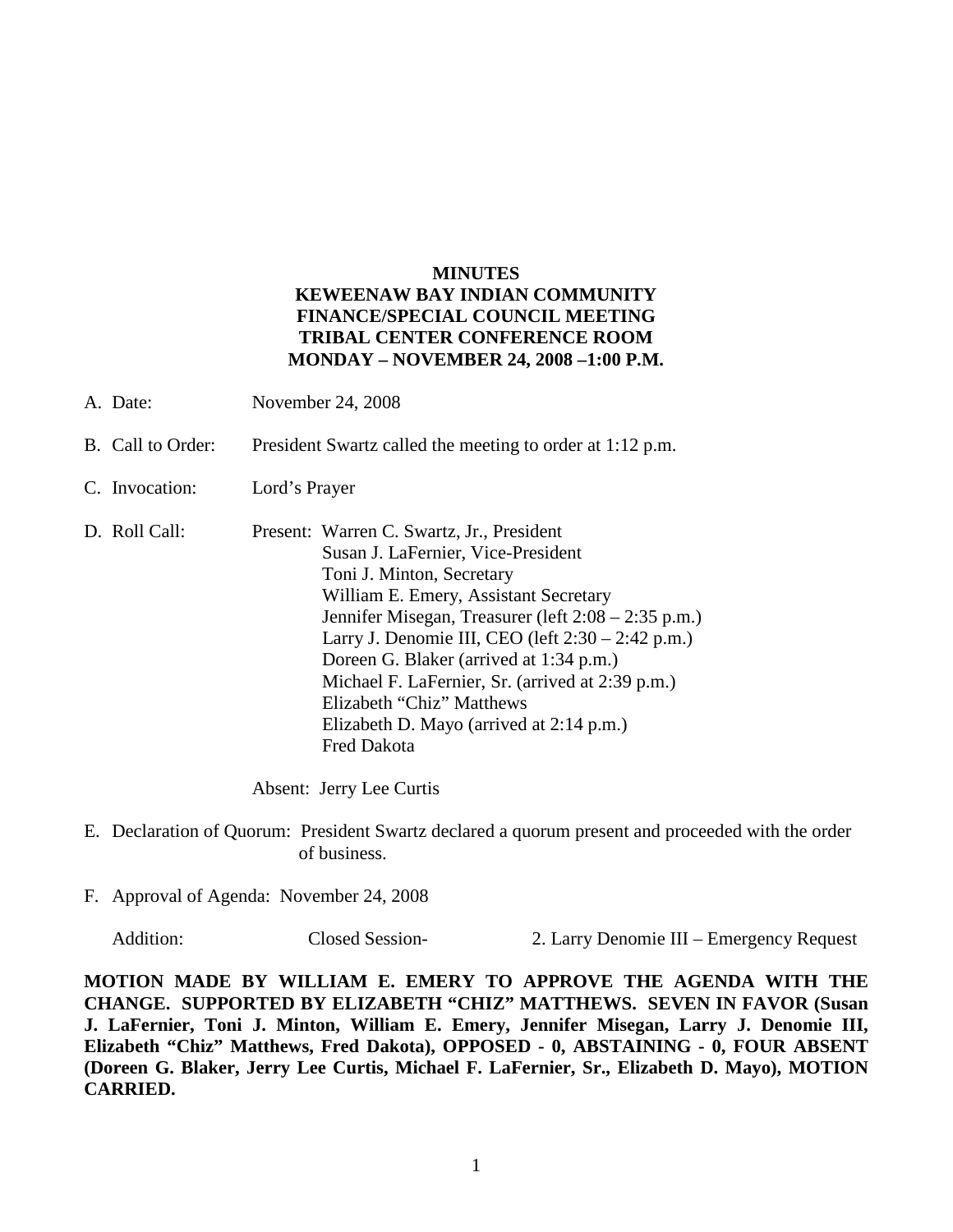- G. For Your Information:
	- 1. President Swartz Donald LaPointe Health Center Flooding occurred over the weekend from a water filter leak in the upstairs conference room, causing extensive damage.

Larry Denomie also updated the Council regarding the meeting that was held today at 11:00 a.m.

H. Old Business:

- 1. President Swartz Gemignani Well The Gemignani's are willing to accept the holding tank offer. Arlan Friisvall will oversee the project.
- I. Closed Session:
	- 1. Budget Reviews Francis LaPointe, Dawn Richards, Sarah Smith
	- 2. Larry Denomie III, CEO Emergency Request

**MOTION MADE BY ELIZABETH "CHIZ" MATTHEWS TO GO INTO CLOSED SESSION AT 1:20 P.M. SUPPORTED BY TONI J. MINTON. SIX IN FAVOR (Susan J. LaFernier, Toni J. Minton, William E. Emery, Jennifer Misegan, Larry J. Denomie III, Elizabeth "Chiz" Matthews), ONE OPPOSED (Fred Dakota), ABSTAINING - 0, FOUR ABSENT (Doreen G. Blaker, Jerry Lee Curtis, Michael F. LaFernier, Sr., Elizabeth D. Mayo), MOTION CARRIED.**

**Doreen Blaker arrived at 1:34 p.m.**

**Jennifer Misegan left 2:08 – 2:35 p.m.**

**Elizabeth Mayo arrived at 2:14 p.m.**

**Break: 2:16 – 2:30 p.m.**

**Larry Denomie left 2:30 – 2:42 p.m.**

**Mike LaFernier arrived at 2:39 p.m.**

**MOTION MADE BY WILLIAM E. EMERY TO GO INTO OPEN SESSION AT 3:48 P.M. SUPPORTED BY MICHAEL F. LAFERNIER, SR. EIGHT IN FAVOR (Susan J. LaFernier, Toni J. Minton, William E. Emery, Larry J. Denomie III, Michael F. LaFernier, Sr., Elizabeth "Chiz" Matthews, Elizabeth D. Mayo, Fred Dakota), OPPOSED - 0, ABSTAINING - 0, THREE ABSENT (Jennifer Misegan, Doreen G. Blaker, Jerry Lee Curtis), MOTION CARRIED.**

(Jennifer Misegan and Doreen Blaker out of the room)